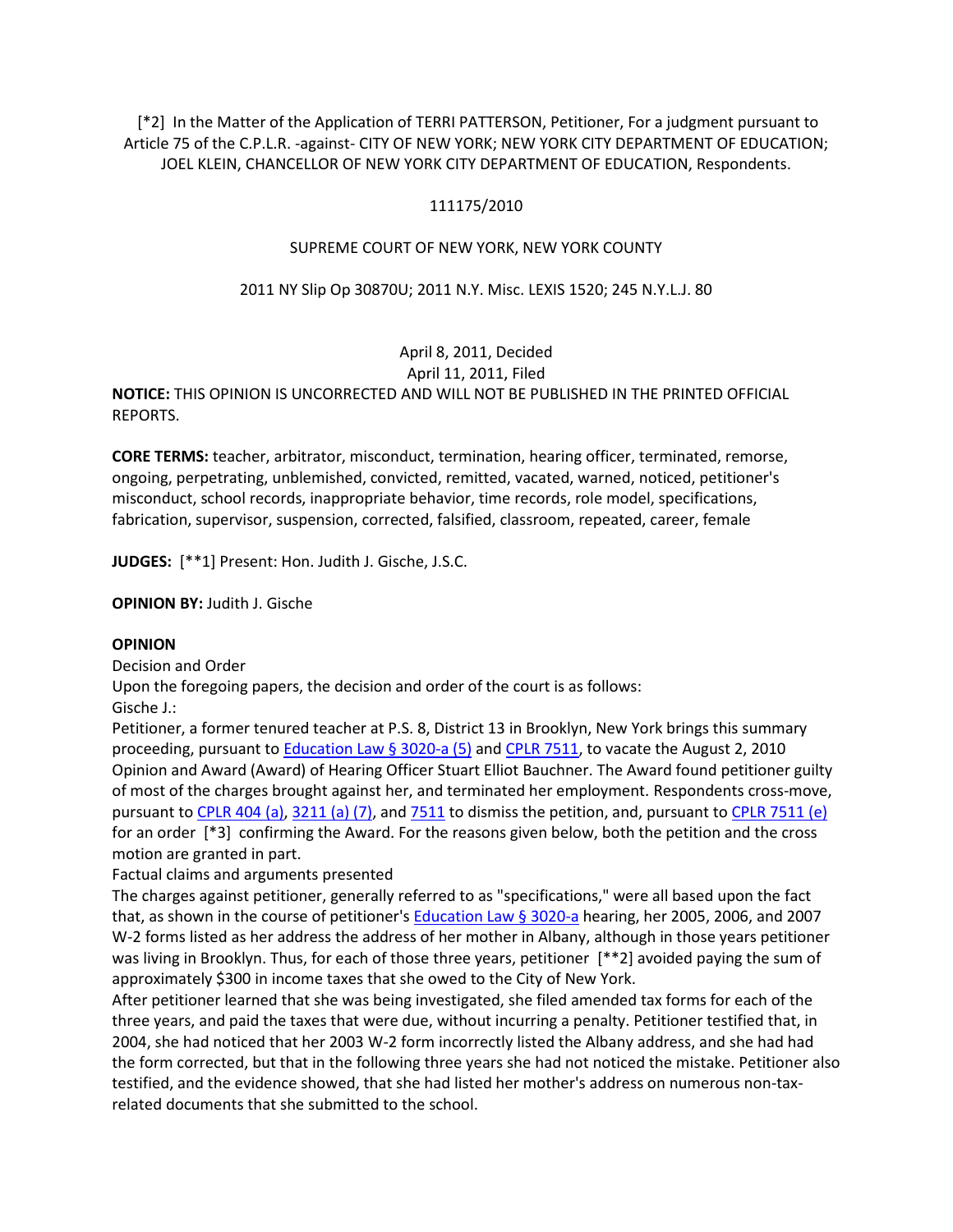The Arbitrator found petitioner's testimony, that she had not noticed that her W-2 forms for 2004, 2005, and 2006 bore her mother's address, incredible. He concluded that petitioner had used the Albany address in aid of "a deceptive and fraudulent course of conduct in an attempt to avoid New York City taxes." Opinion and Award, DOE Exh. 1, at 42.

There is no serious dispute about the facts underlying the [\*4] charges against petitioner, and the Arbitrator's conclusion as to the credibility of petitioner's explanation of those facts, is

"largely [\*\*3] unreviewable." Lackow v Department of Educ. of City of N.Y., 51 AD3d 563, 568, 859 [N.Y.S.2d 52 \(1st Dept 2008\).](http://www.lexisnexis.com.ezproxy.strose.edu/lnacui2api/mungo/lexseestat.do?bct=A&risb=21_T12065449606&homeCsi=9095&A=0.772284952388352&urlEnc=ISO-8859-1&&citeString=51%20A.D.3d%20563,%20568&countryCode=USA) In any event, the court does not find the Arbitrator's conclusion irrational and it is supported by the record developed before the Arbitrator.

In determining that discharge was the appropriate penalty to be imposed upon petitioner, the Arbitrator noted that: by virtue of failing to correct her W-2 forms, petitioner had "involved the Department in perpetrating her fraud"; her misconduct "was not a one-time lapse in judgment"; and, rather than showing remorse for her misconduct, petitioner "testified to a version of events which the undersigned is convinced was a complete fabrication." Opinion and Award, DOE Exh. 1, at 43-44. While noting her unblemished work record during her 10-year career with respondent, he did not address the interplay between her misconduct and her work record in making his determination about the appropriate penalty to impose or fully appreciate arguments made by petitioner that her misconduct affected neither her teaching, nor the well- being of any of her students.

With regard to the Arbitrator's emphasis on petitioner's lack of remorse and her having given testimony [\*\*4] that he found to be a fabrication, at least one court has observed that **Education Law §** [3020-a](http://www.lexisnexis.com.ezproxy.strose.edu/lnacui2api/mungo/lexseestat.do?bct=A&risb=21_T12065449606&homeCsi=9095&A=0.772284952388352&urlEnc=ISO-8859-1&&citeString=N.Y.%20EDUC.%20LAW%203020-A&countryCode=USA) provides for unitary hearings, in which guilt and the penalty, if any, are determined in one award. Principe v City of New York [NY County Index No. 116031/2009, April 28, 2010]) (Principe). In Principe, the court held that at such a hearing a [\*5] teacher who claims to be innocent of the charges against him, or her, cannot also be expected to simultaneously show remorse for guilt. The Principe court also noted that it is inappropriate for an arbitrator to take into account his or her disbelief of a teacher's testimony in determining the penalty for the misconduct alleged in the specifications. A similar situation is presented here. Having testified that she had inadvertently failed to have her W-2 forms corrected, petitioner could not reasonably have been expected to also show remorse for having deliberately failed to have made the required corrections.

As for petitioner's involving the Department in "perpetrating her fraud," every teacher who falsifies school records expects that the falsified records will be accepted and relied upon by his or her supervisors, and that the Department will, thereby, [\*\*5] be involved in effecting the teacher's fraud. Yet, in an [Education Law § 3020-](http://www.lexisnexis.com.ezproxy.strose.edu/lnacui2api/mungo/lexseestat.do?bct=A&risb=21_T12065449606&homeCsi=9095&A=0.772284952388352&urlEnc=ISO-8859-1&&citeString=N.Y.%20EDUC.%20LAW%203020&countryCode=USA) a hearing, in which a teacher was shown to have falsified her time records for per-session work, and thereby to have attempted to involve the Department in perpetrating a fraud upon itself, the arbitrator rejected the Department's request for the teacher's termination from service, and, instead, ruled that the teacher should pay a fine of \$1,500, and, for the following three years, be precluded from any per session assignment in which her hours of work would not be observable by a supervisor. State Education Department, Opinion and Award, File 7654, Glass Response Affirm., Exh. B.

The infirmity of the Arbitrator's stated reasons for discharging petitioner notwithstanding, an administratively imposed [\*6] sanction may not be set aside unless it "shocks the judicial conscience and, therefore, constitutes an abuse of discretion as a matter of law." Matter of Featherstone v Franco, [95 NY2d 550, 554, 742 N.E.2d 607, 720 N.Y.S.2d 93 \(2000\);](http://www.lexisnexis.com.ezproxy.strose.edu/lnacui2api/mungo/lexseestat.do?bct=A&risb=21_T12065449606&homeCsi=9095&A=0.772284952388352&urlEnc=ISO-8859-1&&citeString=95%20N.Y.2d%20550,%20554&countryCode=USA) see also [Matter of Diefenthaler v Klein, 27](http://www.lexisnexis.com.ezproxy.strose.edu/lnacui2api/mungo/lexseestat.do?bct=A&risb=21_T12065449606&homeCsi=9095&A=0.772284952388352&urlEnc=ISO-8859-1&&citeString=27%20A.D.3d%20347,%20348&countryCode=USA)  [AD3d 347, 348, 811 N.Y.S.2d 653 \(1st Dept 2006\).](http://www.lexisnexis.com.ezproxy.strose.edu/lnacui2api/mungo/lexseestat.do?bct=A&risb=21_T12065449606&homeCsi=9095&A=0.772284952388352&urlEnc=ISO-8859-1&&citeString=27%20A.D.3d%20347,%20348&countryCode=USA) The shock that properly leads to setting aside a sanction arises principally from a perceived disproportion between the penalty and

the [\*\*6] misconduct that brought it about [\(Matter of Pell v Board of Educ. of Union Free School Dist.](http://www.lexisnexis.com.ezproxy.strose.edu/lnacui2api/mungo/lexseestat.do?bct=A&risb=21_T12065449606&homeCsi=9095&A=0.772284952388352&urlEnc=ISO-8859-1&&citeString=34%20N.Y.2d%20222,%20234&countryCode=USA)  [No. 1 of Towns of Scarsdale and Mamaroneck, Westchester County, 34 N.Y.2d 222, 234, 313 N.E.2d 321,](http://www.lexisnexis.com.ezproxy.strose.edu/lnacui2api/mungo/lexseestat.do?bct=A&risb=21_T12065449606&homeCsi=9095&A=0.772284952388352&urlEnc=ISO-8859-1&&citeString=34%20N.Y.2d%20222,%20234&countryCode=USA)  [356 N.Y.S.2d 833 \[1974\];](http://www.lexisnexis.com.ezproxy.strose.edu/lnacui2api/mungo/lexseestat.do?bct=A&risb=21_T12065449606&homeCsi=9095&A=0.772284952388352&urlEnc=ISO-8859-1&&citeString=34%20N.Y.2d%20222,%20234&countryCode=USA) [Matter of Weinstein v Department of Educ. of City of N.Y., 19 AD3d 165, 798](http://www.lexisnexis.com.ezproxy.strose.edu/lnacui2api/mungo/lexseestat.do?bct=A&risb=21_T12065449606&homeCsi=9095&A=0.772284952388352&urlEnc=ISO-8859-1&&citeString=19%20A.D.3d%20165&countryCode=USA)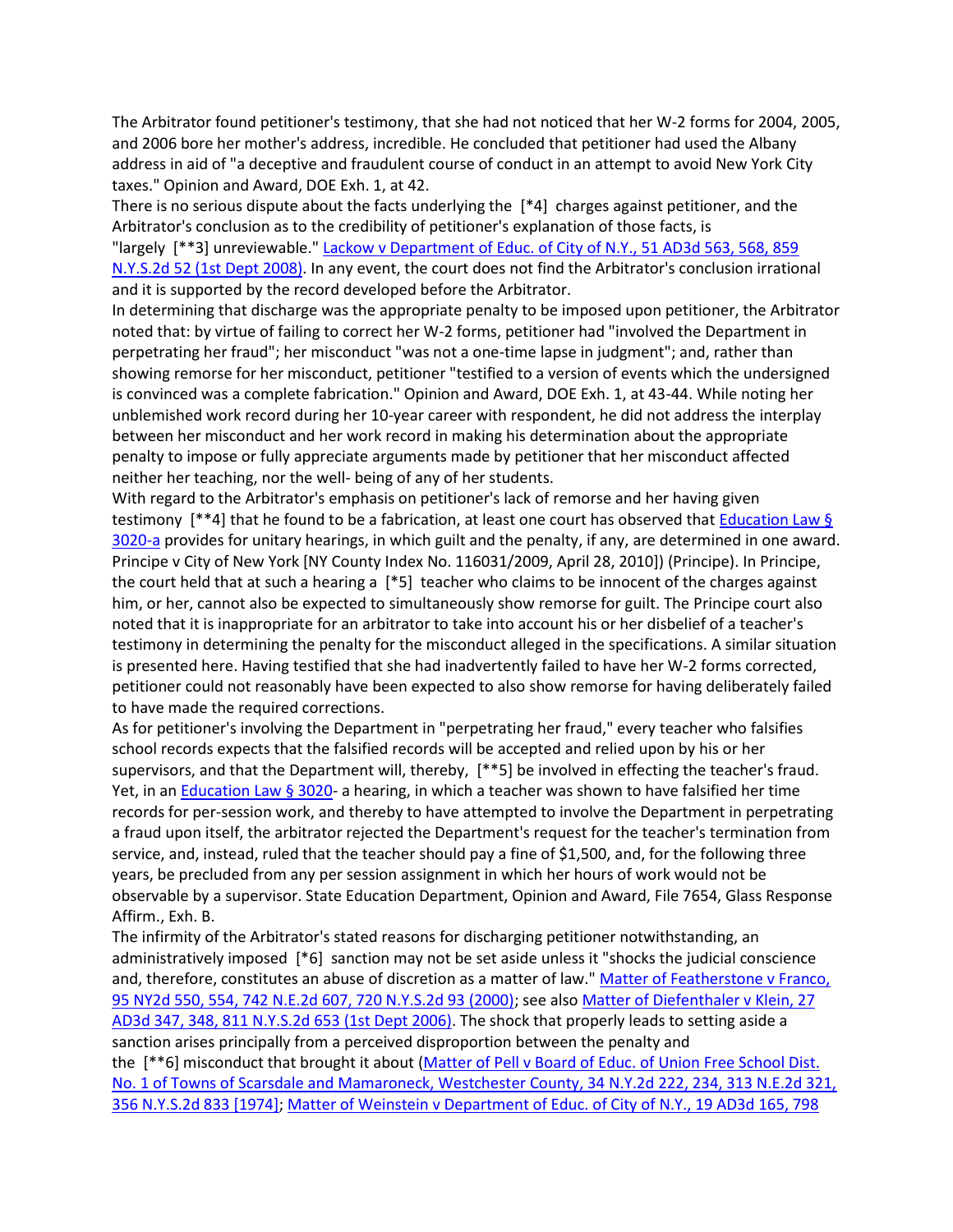[N.Y.S.2d 383 \[1st Dept 2005\]\),](http://www.lexisnexis.com.ezproxy.strose.edu/lnacui2api/mungo/lexseestat.do?bct=A&risb=21_T12065449606&homeCsi=9095&A=0.772284952388352&urlEnc=ISO-8859-1&&citeString=19%20A.D.3d%20165&countryCode=USA) although other relevant circumstances, such as a teacher's otherwise unblemished multi-year career are also considered. See e.g. Matter of Solis v Department of Educ. of [City of N.Y.. 30 AD3d 532, 817 N.Y.S.2d 901 \(1st Dept 2006\);](http://www.lexisnexis.com.ezproxy.strose.edu/lnacui2api/mungo/lexseestat.do?bct=A&risb=21_T12065449606&homeCsi=9095&A=0.772284952388352&urlEnc=ISO-8859-1&&citeString=30%20A.D.3d%20532&countryCode=USA) [Matter of Weinstein, supra.](http://www.lexisnexis.com.ezproxy.strose.edu/lnacui2api/mungo/lexseestat.do?bct=A&risb=21_T12065449606&homeCsi=9095&A=0.772284952388352&urlEnc=ISO-8859-1&&citeString=19%20A.D.3d%20165&countryCode=USA) Citing [Lackow v Department of Educ. of City of N.Y. \(51 AD3d 563, 859 N.Y.S.2d 52,](http://www.lexisnexis.com.ezproxy.strose.edu/lnacui2api/mungo/lexseestat.do?bct=A&risb=21_T12065449606&homeCsi=9095&A=0.772284952388352&urlEnc=ISO-8859-1&&citeString=51%20A.D.3d%20563&countryCode=USA) supra), the Department argues that the repetitive nature of petitioner's misconduct warrants her termination. In Lackow, however, prior to being brought up on charges, the teacher had twice been warned about the inappropriateness of his ongoing use of sexual innuendo in his high school class, and about his pattern of offensive behavior in class, which reflected an inability to understand the necessary separation between a teacher and his students. Similarly, in Matter of Juste v Klein (2009 NY Slip Op 31691[U], 2009 [WL 2416134 \[Sup Ct, NY County 2009\]\)](http://www.lexisnexis.com.ezproxy.strose.edu/lnacui2api/mungo/lexseestat.do?bct=A&risb=21_T12065449606&homeCsi=9095&A=0.772284952388352&urlEnc=ISO-8859-1&&citeString=2009%20N.Y.%20Misc.%20LEXIS%205330&countryCode=USA), the court upheld the dismissal of a teacher for in-class behavior [\*\*7] that she had earlier been warned would lead to her dismissal, if repeated. [\*7] Here, petitioner's misconduct was repeated, but it was not ongoing, and it is not alleged to have impinged on her classroom performance. See als[o Matter of Rogers v Sherburne-Earlville Cent.](http://www.lexisnexis.com.ezproxy.strose.edu/lnacui2api/mungo/lexseestat.do?bct=A&risb=21_T12065449606&homeCsi=9095&A=0.772284952388352&urlEnc=ISO-8859-1&&citeString=17%20A.D.3d%20823&countryCode=USA) School Dist., 17 AD3d [823, 792 N.Y.S.2d 738 \(3d Dept 2005\)](http://www.lexisnexis.com.ezproxy.strose.edu/lnacui2api/mungo/lexseestat.do?bct=A&risb=21_T12065449606&homeCsi=9095&A=0.772284952388352&urlEnc=ISO-8859-1&&citeString=17%20A.D.3d%20823&countryCode=USA) (prior to being brought up on charges that resulted in his termination from service, the teacher had twice been warned to stop falsifying his time records). Citing [Green v New York City Dept. of Educ. \(17 AD3d 265, 793 N.Y.S.2d 405 \[1st](http://www.lexisnexis.com.ezproxy.strose.edu/lnacui2api/mungo/lexseestat.do?bct=A&risb=21_T12065449606&homeCsi=9095&A=0.772284952388352&urlEnc=ISO-8859-1&&citeString=17%20A.D.3d%20265&countryCode=USA) Dept 2005]), the Department argues that, like the teacher in that case, petitioner cannot be a good role model for her students. In Green, the teacher had been convicted on a charge of grand larceny, after at least two prior convictions for fraud. By contrast, petitioner here has not been charged with any crime, much less convicted of one. In another case, in which a court has upheld the disciplining of a teacher, on the grounds of unfitness as a role model, the teacher, who taught driver education, had been convicted of criminally negligent homicide after being involved in a hit and run accident, and the court stressed that the accident had been widely reported in [\*\*8] the press. Matter of Ellis v Ambach, 124 AD2d 854, 508 [N.Y.S.2d 624 \(3d Dept 1986\).](http://www.lexisnexis.com.ezproxy.strose.edu/lnacui2api/mungo/lexseestat.do?bct=A&risb=21_T12065449606&homeCsi=9095&A=0.772284952388352&urlEnc=ISO-8859-1&&citeString=124%20A.D.2d%20854&countryCode=USA) The teacher in the case was suspended for two years, but not terminated. By contrast, petitioner had not been charged with any crime, and there is no reason to think that petitioner's students had even an inkling of her misconduct.

Other cases are equally instructive. I[n City School Dist. of City of N.Y. v McGraham \(75 AD3d 445, 905](http://www.lexisnexis.com.ezproxy.strose.edu/lnacui2api/mungo/lexseestat.do?bct=A&risb=21_T12065449606&homeCsi=9095&A=0.772284952388352&urlEnc=ISO-8859-1&&citeString=75%20A.D.3d%20445&countryCode=USA)  N.Y.S.2d 86 [1st Dept 2010]], the hearing officer had imposed a penalty of a 90-day suspension without pay, and reassignment to a different school, on a female teacher who had engaged in ongoing inappropriate behavior with a male student. The [\*8] Supreme Court granted the school district's petition and remanded for the imposition of a more severe penalty. The Appellate Division reversed and let the original penalty stand. In Nreu v New York City Dept. of Educ. (25 Misc 3d 1209 [A], 901 N.Y.S.2d [908, NY Slip Op 52007 \[U\] \[Sup Ct, NY County 2009\]\)](http://www.lexisnexis.com.ezproxy.strose.edu/lnacui2api/mungo/lexseestat.do?bct=A&risb=21_T12065449606&homeCsi=9095&A=0.772284952388352&urlEnc=ISO-8859-1&&citeString=25%20Misc.%203d%201209A&countryCode=USA), in which the male teacher had engaged in ongoing inappropriate behavior with a female student, the court upheld the hearing officer's imposition of a oneyear suspension without pay. In [Matter of Soils v Dept. of Educ. of City of New York. 30 AD3d 532, 817](http://www.lexisnexis.com.ezproxy.strose.edu/lnacui2api/mungo/lexseestat.do?bct=A&risb=21_T12065449606&homeCsi=9095&A=0.772284952388352&urlEnc=ISO-8859-1&&citeString=30%20A.D.3d%20532&countryCode=USA)  [N.Y.S.2d 901,](http://www.lexisnexis.com.ezproxy.strose.edu/lnacui2api/mungo/lexseestat.do?bct=A&risb=21_T12065449606&homeCsi=9095&A=0.772284952388352&urlEnc=ISO-8859-1&&citeString=30%20A.D.3d%20532&countryCode=USA) supra, the hearing officer determined [\*\*9] that the teacher had placed a student in a choke-hold, and terminated the teacher's employment. The Court remitted the matter to the Department for the imposition of a lesser penalty. I[n Matter of Weinstein, supra,](http://www.lexisnexis.com.ezproxy.strose.edu/lnacui2api/mungo/lexseestat.do?bct=A&risb=21_T12065449606&homeCsi=9095&A=0.772284952388352&urlEnc=ISO-8859-1&&citeString=19%20A.D.3d%20165&countryCode=USA) the hearing officer terminated the teacher's employment after finding that the teacher had wrestled a student to the ground an choked him. The Court vacated the determination and reinstated the teacher with back pay and benefits.

Here, petitioner had an unblemished school record for 10 years, and her misconduct, unlike the misconduct found in [Matter of Solis,](http://www.lexisnexis.com.ezproxy.strose.edu/lnacui2api/mungo/lexseestat.do?bct=A&risb=21_T12065449606&homeCsi=9095&A=0.772284952388352&urlEnc=ISO-8859-1&&citeString=30%20A.D.3d%20532&countryCode=USA) [Matter of Weinstein, supra,](http://www.lexisnexis.com.ezproxy.strose.edu/lnacui2api/mungo/lexseestat.do?bct=A&risb=21_T12065449606&homeCsi=9095&A=0.772284952388352&urlEnc=ISO-8859-1&&citeString=19%20A.D.3d%20165&countryCode=USA) [McGraham, supra,](http://www.lexisnexis.com.ezproxy.strose.edu/lnacui2api/mungo/lexseestat.do?bct=A&risb=21_T12065449606&homeCsi=9095&A=0.772284952388352&urlEnc=ISO-8859-1&&citeString=75%20A.D.3d%20445&countryCode=USA) and [Nreu, supra,](http://www.lexisnexis.com.ezproxy.strose.edu/lnacui2api/mungo/lexseestat.do?bct=A&risb=21_T12065449606&homeCsi=9095&A=0.772284952388352&urlEnc=ISO-8859-1&&citeString=25%20Misc.%203d%201209A&countryCode=USA) did not inflict any damage on any student or impinge in any manner on her classroom performance. The penalty imposed in this case, in light of all the circumstances, is disproportionate to the conduct that brought it about and inconsistent with how respondents have disciplined other teachers for more serious matters. Therefore, the penalty of termination cannot stand. Therefore, the petition is granted to the extent that the penalty of termination [\*9] is vacated, and the matter is remitted to the